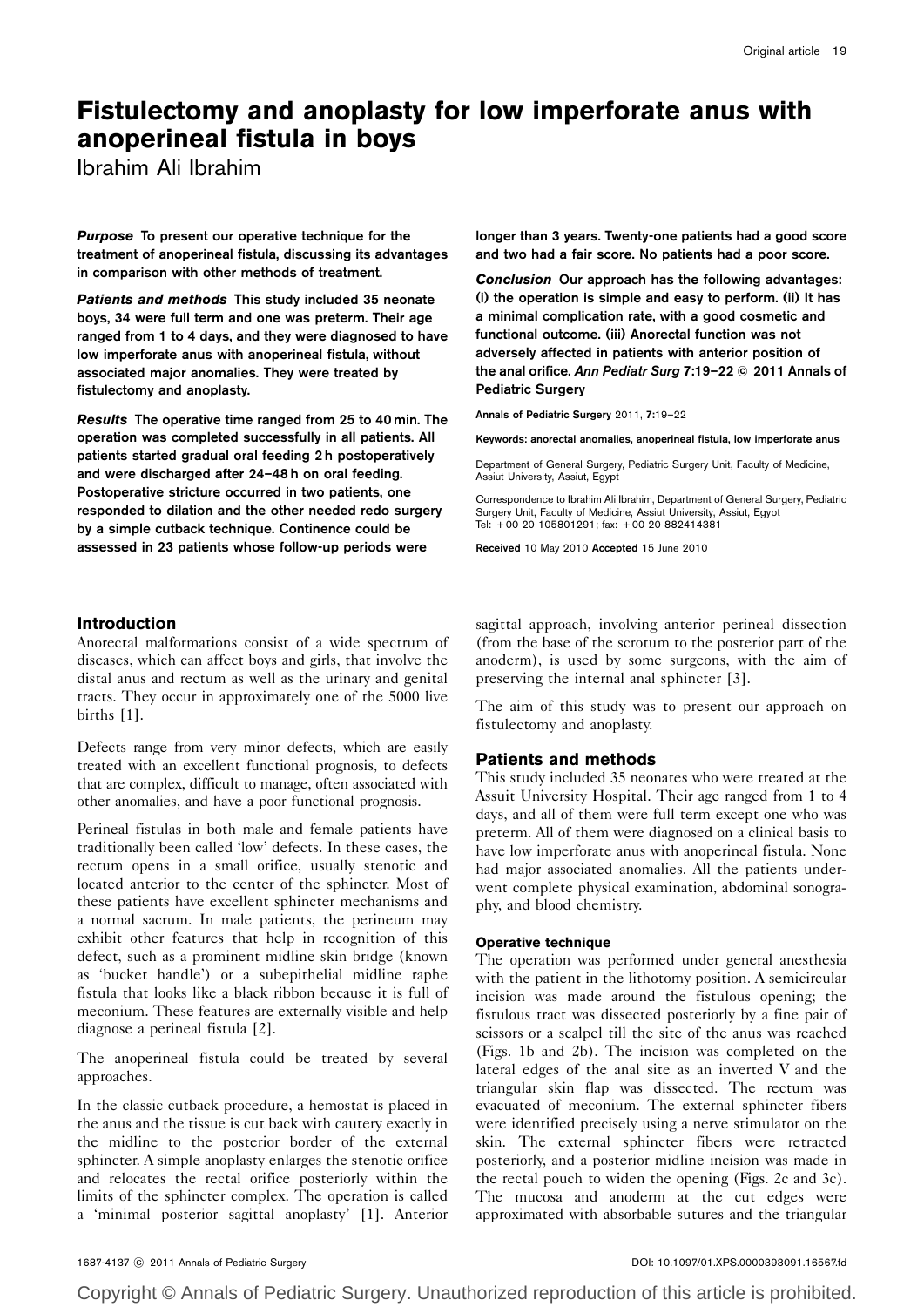



(a) Anoperinel fistula. (b) Excized fistulous tract. (c, d) Postoperative view.

#### Fig. 2



(a) Anoperinel fistula. (b) Dissection of the tract. (c) Excized tract. (d) Postoperative view.

Copyright © Annals of Pediatric Surgery. Unauthorized reproduction of this article is prohibited.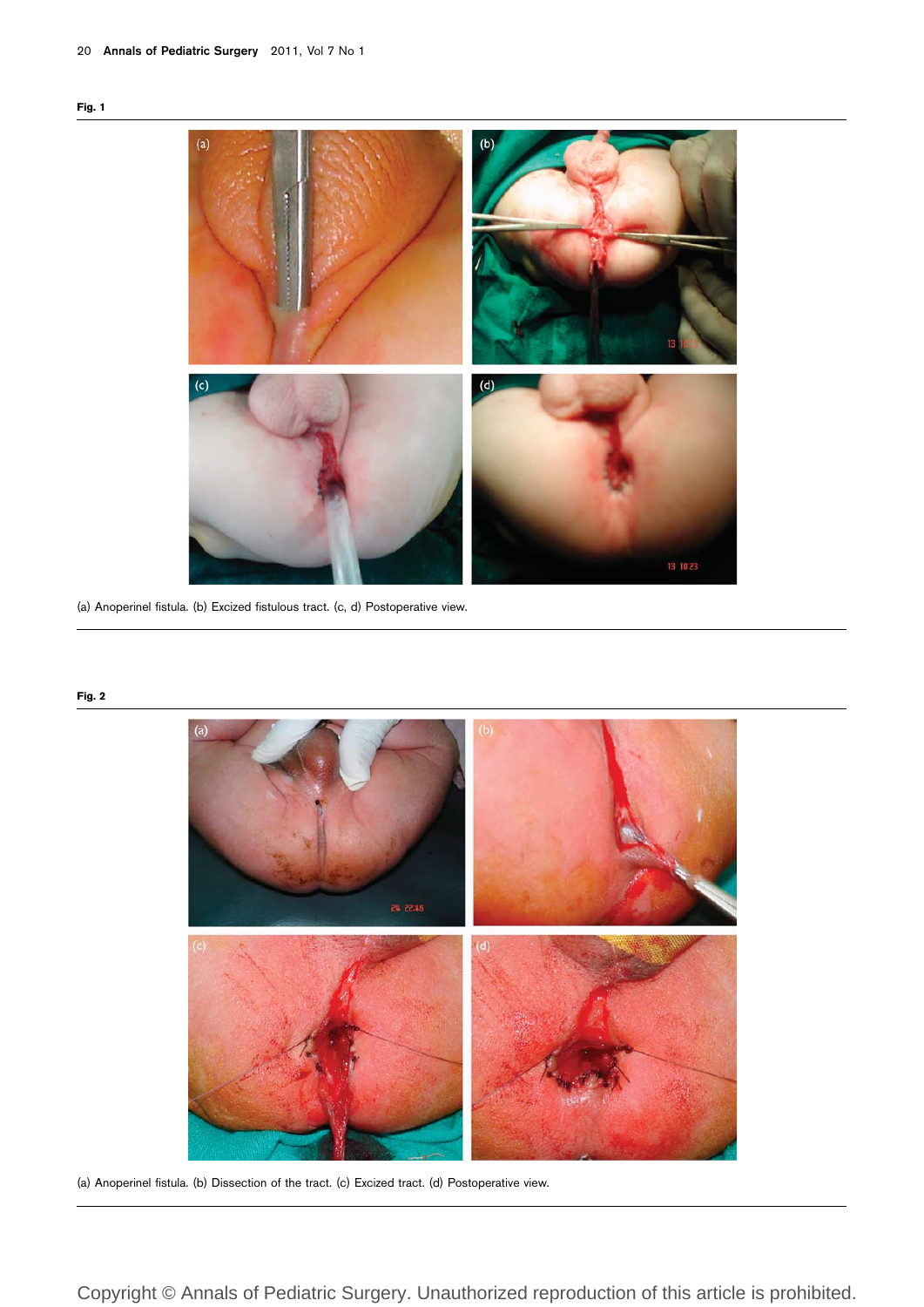

(a, a1) Anoperineal fistula (midpenile). (b) Excized tract. (c) Anoplasty. (d) Postoperative view. (e) 15 days postoperative.

skin flap was anastomosed to the incised posterior rectal wall to create a partially skin-lined anus (Figs. 1c, 2d and 3d). The wound was sterilized by povidone iodine and a small piece of gauze was put in the neoanus.

# **Results**

The operative time ranged from 25 to 40 min. The operation was completed successfully in all patients. All the patients started gradual oral feeding 2 h postoperatively and were discharged after 24 to 48h on oral feeding. An oral antibiotic and metronidazole were given for 4 days.

- (1) Gradual anal dilation started 2 weeks postoperatively, and continued until the anus became pliable. Period range?
- (2) Postoperative stricture occurred in two patients, one responded to dilation and the other needed redo surgery by a simple cutback procedure.

Continence could be assessed in 23 patients whose follow-up periods were longer than 3 years using a clinical scoring method, and was scored as 'good', 'fair', and 'poor' [4]. Twenty-one patients had a good score and two had a fair score. No patients had a poor score. The incidence of smearing or staining did not diminish with age. Prolonged management was required in five patients who continued to have a poor level of fecal continence. Anorectal function was not adversely affected by the anterior position of the anal orifice in most patients after simple perineal surgery.

# **Discussion**

Anorectal malformations include a wide spectrum of defects in the development of the lowest portion of the intestinal and urogenital tracts. Many children with these malformations are said to have an imperforate anus because they have no opening where the anus should be. Perineal fistula is associated with good prognosis,

Copyright © Annals of Pediatric Surgery. Unauthorized reproduction of this article is prohibited.